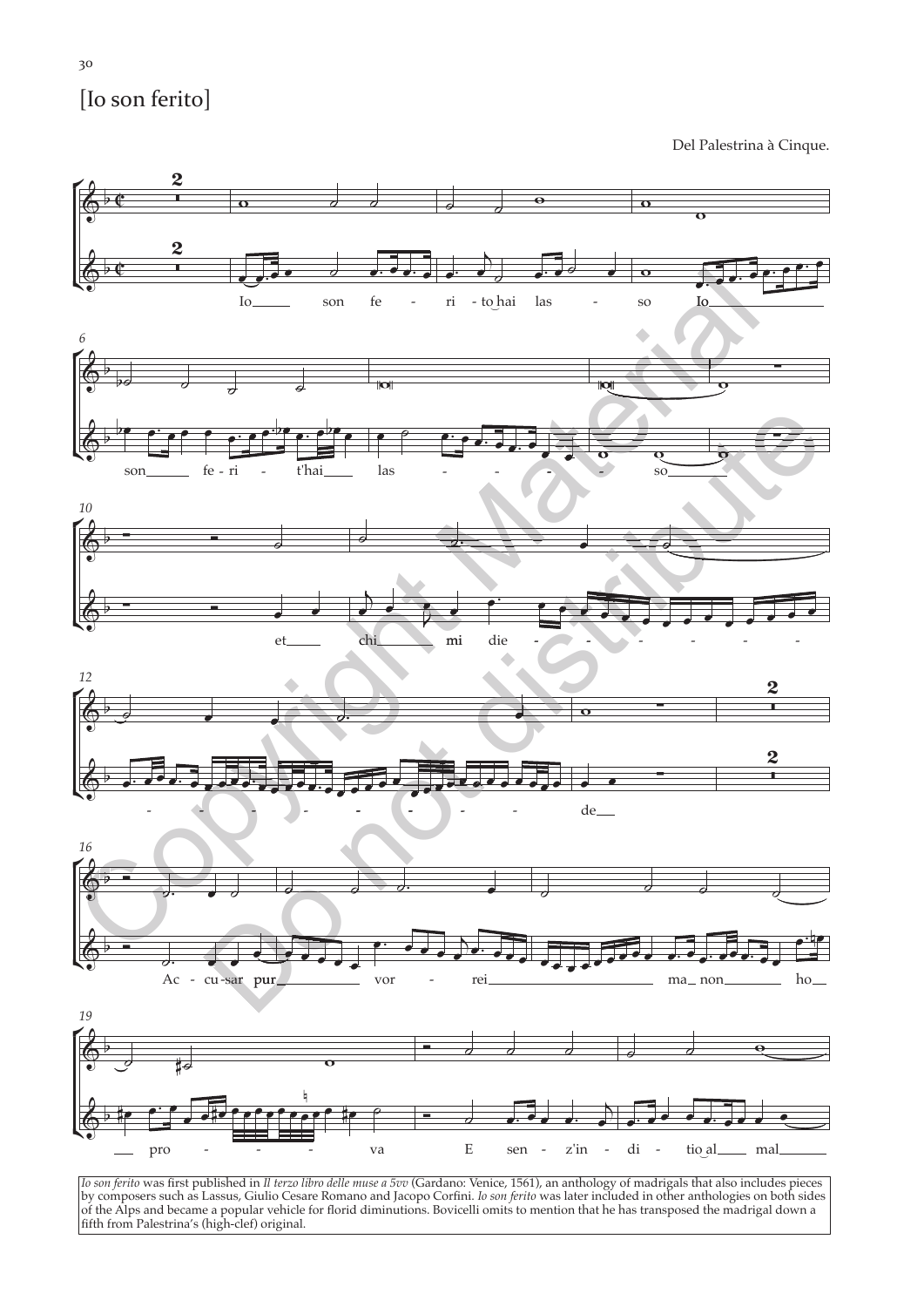

 $3<sup>1</sup>$ 

 $-$  ve SE2-002

 $\overline{a}$ 

si.